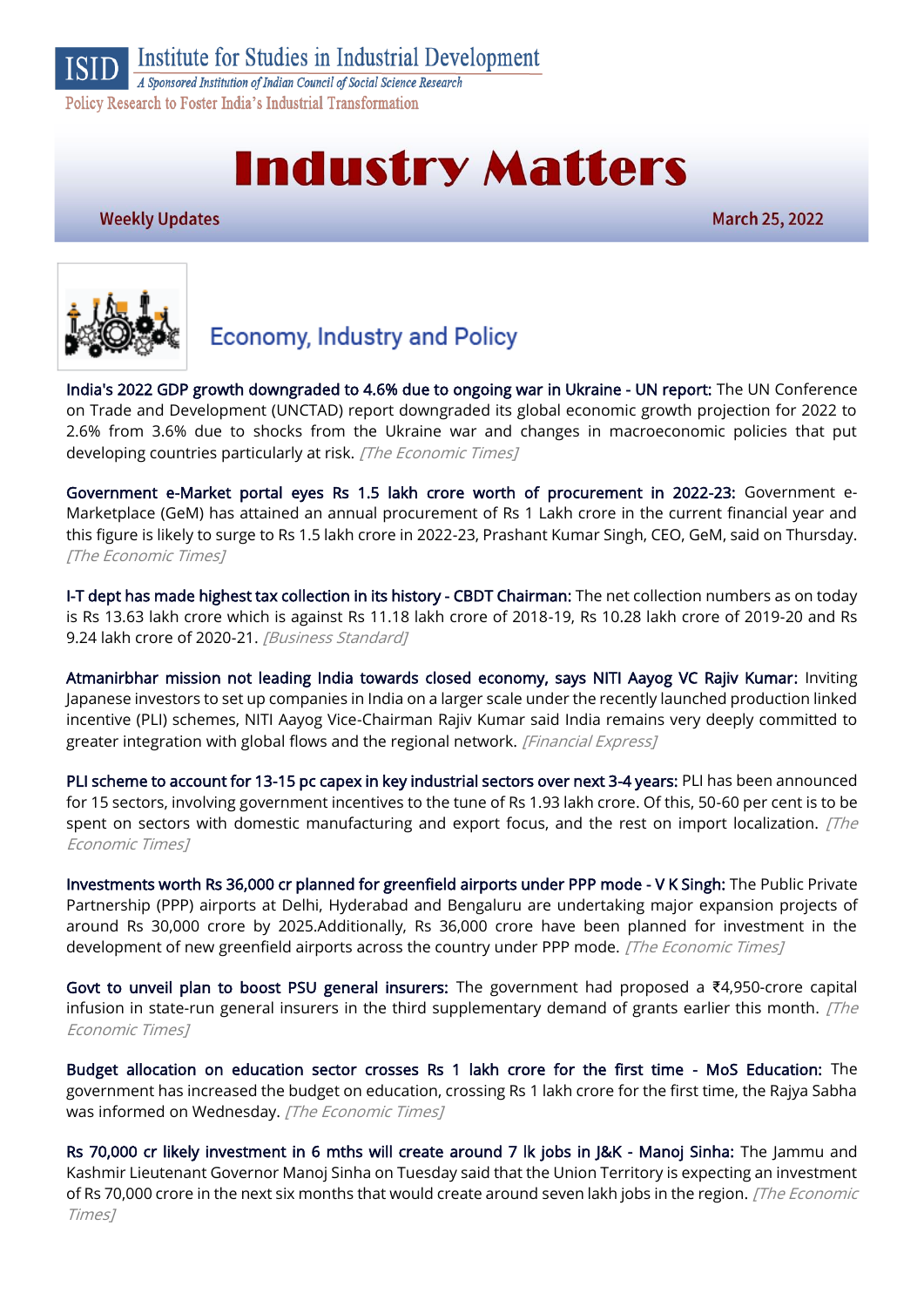[States panel may propose a single 15% GST levy by merging 12% and 18% slabs:](https://economictimes.indiatimes.com/news/economy/finance/states-panel-may-propose-a-single-15-gst-levy-by-merging-12-and-18-slabs/articleshow/90342687.cms) A panel of state ministers set up to suggest changes to the GST rate structure may propose a single 15% levy by merging the 12% and 18% slabs, but is wary of proposing an increase in the threshold rate to 8%, from 5%, given growing inflation concerns. [The Economic Times]

[Govt lines up systemic reforms to lift global index ratings:](https://economictimes.indiatimes.com/news/economy/policy/govt-lines-up-systemic-reforms-to-lift-global-index-ratings/articleshow/90314860.cms) The government is monitoring India's performance across 31 global indices and firming up index-wise plans for reforms to be undertaken to improve the country's ranking. [The Economic Times]

[India extends \\$1 billion Line of Credit to Sri Lanka:](https://economictimes.indiatimes.com/news/india/india-extends-1-billion-line-of-credit-to-sri-lanka/articleshow/90299586.cms) Sri Lankan finance minister Basil Rajapaksa was present at the signing of the agreement pertaining to the Short-Term Concessional Loan facility of \$1 billion extended by India to the Lankan government through the State Bank of India. [The Economic Times]

[Stamp duty, registration fee mop-up crosses Rs 1 lakh cr in 8 months of FY22:](https://economictimes.indiatimes.com/news/economy/finance/stamp-duty-registration-fee-mop-up-crosses-rs-1-lakh-cr-in-8-months-of-fy22-report/articleshow/90333693.cms) An analysis of state-wise data by Motilal Oswal Financial Services showed that the average monthly collection by 28 states stood at Rs 12,500 crore during the reporting period of April-November 2021, which is slightly lower than Rs 12,800 crore in the pre-pandemic days. [The Economic Times]



## **Foreign Investment**

[FDI inflow to India declines to \\$74.01 billion in 2021:](https://economictimes.indiatimes.com/news/economy/finance/fdi-inflow-to-india-declines-to-74-01-billion-in-2021/articleshow/90400950.cms) Total foreign direct investment (FDI) inflow to India declined to \$74.01 billion in the calendar year 2021, which is 15 per cent lower from \$87.55 billion recorded in the previous year, the Ministry of Commerce & Industry said on Wednesday. [The Economic Times]

[Gautam Adani explores partnerships with Saudi Aramco:](https://economictimes.indiatimes.com/industry/energy/oil-gas/gautam-adani-explores-partnerships-with-saudi-aramco/articleshow/90310028.cms) Indian conglomerate Adani Group is exploring potential partnerships in Saudi Arabia, including the possibility of buying a stake in the world's largest oil exporter. [The Economic Times]

[Huge business opportunities exist to boost trade, investment, says Austrian minister:](https://economictimes.indiatimes.com/news/economy/foreign-trade/huge-business-opportunities-exist-to-boost-trade-investment-says-austrian-minister/articleshow/90349963.cms) Huge business opportunities exist for India and Austria to enhance bilateral trade and investments, Austrian Minister for European and International Affairs Alexander Schallenberg said on Monday. [The Economic Times]

[Supply chain resilience initiative in the works: Japan to invest \\$42 bn to boost economic ties:](https://www.financialexpress.com/economy/supply-chain-resilience-initiative-in-the-works-japan-to-invest-42-bn-to-boost-economic-ties/2465566/) Prime Minister Narendra Modi said on Saturday Japan aims to invest \$42 billion (5 trillion yen) over the next five years in India, after a meeting with his Japanese counterpart Fumio Kishida in the national capital to bolster bilateral cooperation. [Financial Express]



## **Trade Policy and Competitiveness**

[India achieves \\$400 billion goods exports target for first time:](https://economictimes.indiatimes.com/news/economy/foreign-trade/india-achieves-400-billion-goods-exports-target-for-first-time/articleshow/90392092.cms) Prime Minister Narendra Modi on Wednesday said that for the first time, India achieved its target of reaching \$400 billion in exports. [The Economic Times]

[Services exports likely to touch \\$1 trillion 3 years before target:](https://economictimes.indiatimes.com/news/economy/foreign-trade/services-exports-likely-to-touch-1-trillion-3-years-before-target/articleshow/90299720.cms) Service exports contribute to 40% of total exports but have been growing at a faster clip than merchandise exports. India's target for merchandise exports for FY22is \$400 billion while that for service exports is \$240 billion. [The Economic Times]

[Commerce ministry to extend foreign trade policy for some more months:](https://www.business-standard.com/article/economy-policy/commerce-ministry-to-extend-foreign-trade-policy-for-some-more-months-122032301257_1.html) The commerce ministry will extend the existing foreign trade policy (FTP) for some more months beyond March 31, Union minister Piyush Goyal said on Wednesday. [Business Standard]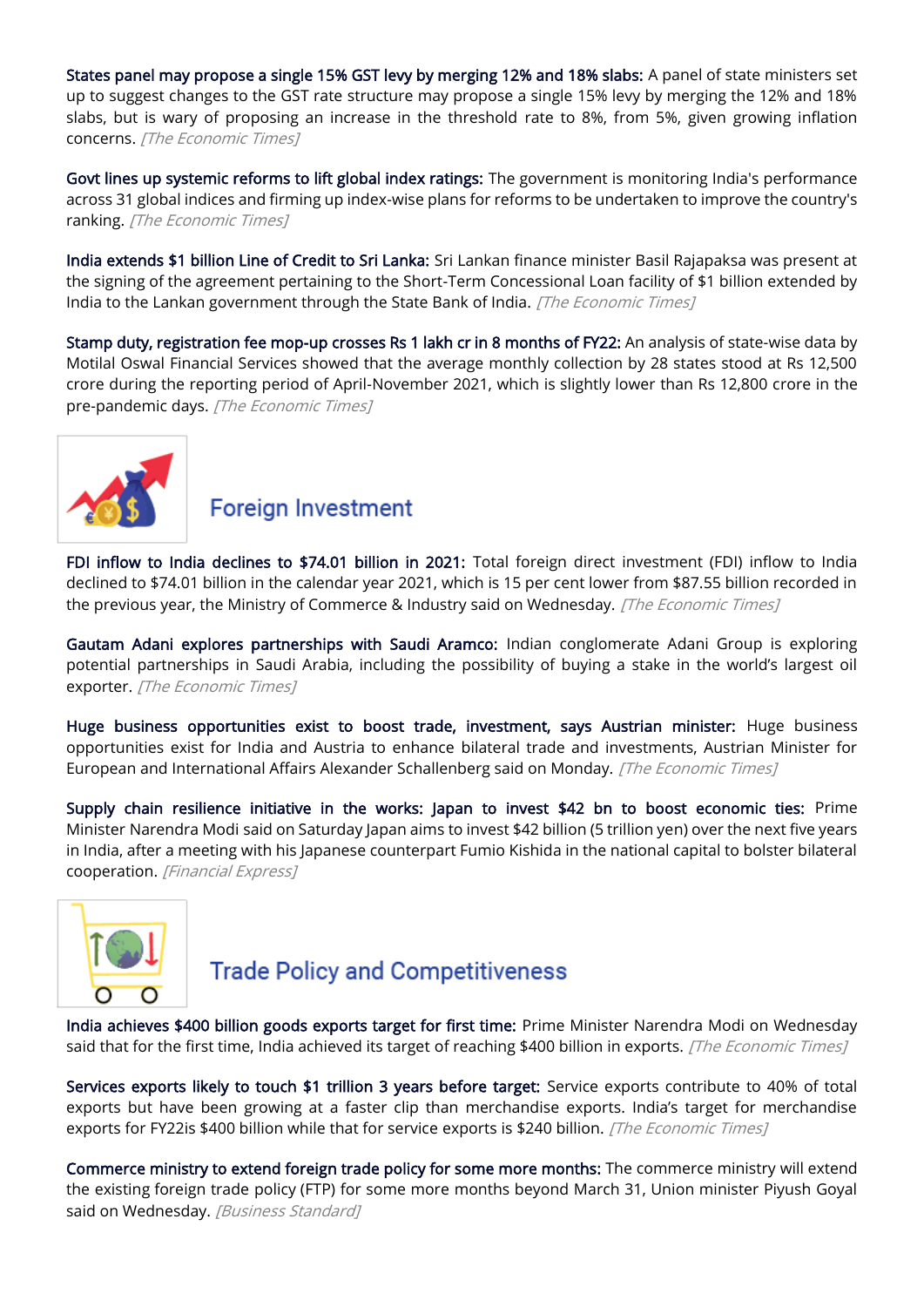[Centre puts curbs on exports of hydrofluorocarbons:](https://economictimes.indiatimes.com/news/economy/foreign-trade/centre-puts-curbs-on-exports-of-hydrofluorocarbons/articleshow/90397898.cms) The government on Wednesday imposed curbs on exports of hydrofluorocarbons, used in refrigeration and air-conditioning, to boost domestic availability of the chemical. [The Economic Times]

[Australia, India aim for trade deal by year's end:](https://economictimes.indiatimes.com/news/economy/foreign-trade/australia-india-aim-for-trade-deal-by-years-end/articleshow/90371523.cms) Australia and India said on Tuesday they are close to finalising an interim economic and trade cooperation deal and hope to sign a full agreement by the end of the year.  $[The$ Economic Times]

[Israeli PM Naftali Bennett delighted over his first visit to India:](https://www.livemint.com/news/india/israeli-pm-naftali-bennett-delighted-over-his-first-visit-to-india-see-details-here-11647744260163.html) Israeli Prime Minister Naftali Bennett's visit aims to expand the cooperation between the two countries in the areas of innovation and technology, security and cyber, and agriculture and climate change. [Mint]

[Mobile phone exports from India to touch \\$5.5bn:](https://economictimes.indiatimes.com/industry/cons-products/electronics/mobile-phone-exports-from-india-to-touch-5-5bn/articleshow/90423449.cms) Mobile phone exports from India will increase by 75 per cent from \$3.16 billion in 2020-21 to over \$5.5 billion in the current fiscal, a report said on Thursday. *[The Economic* Times]

[Garment exporters worried about fall in global orders:](https://economictimes.indiatimes.com/news/economy/foreign-trade/garment-exporters-worried-about-fall-in-global-orders/articleshow/90362216.cms) Garment makers in Tirupur and Noida are seeing up to a 25% reduction in fresh orders from global brands like Mango, Zara, H&M after they suspended operations in Russia following its invasion of Ukraine. [The Economic Times]



#### **Corporate Governance**

[Reliance New Energy Solar, Ola among firms selected for PLI scheme:](https://www.business-standard.com/article/economy-policy/ril-unit-ola-among-companies-selected-for-pli-for-acc-battery-storage-122032401422_1.html) Reliance New Energy Solar, Ola Electric Mobility, Hyundai Global Motors, and Rajesh Exports are among four firms that have been selected for the production-linked incentive (PLI) scheme for advanced chemistry cell (ACC) battery storage. *[Business* Standard<sub>1</sub>

[Etail's turning into 4-way race with Reliance and Tata forays:](https://economictimes.indiatimes.com/industry/services/retail/etails-turning-into-4-way-race-with-reliance-and-tata-forays/articleshow/90299542.cms) The Amazon-Flipkart duopoly is fast becoming a four-way competition as Reliance Digital and Tata join the fray," said the report, 'The State of Online Retail in India'. "We estimate that Flipkart, Reliance, Amazon, and Tata (FRAT) collectively own more than 80% of India's online retail market, and each is manoeuvring to gain market share. [The Economic Times]

[MDH denies any move to sell business to HUL:](https://economictimes.indiatimes.com/industry/cons-products/fmcg/mdh-denies-any-move-to-sell-business-to-hul/articleshow/90396545.cms) Leading spice maker MDH Ltd has refuted the reports of a possible sale of its business to FMCG maker HUL. [The Economic Times]

[Adani Power board okays merger of six arms with itself:](https://economictimes.indiatimes.com/industry/energy/power/adani-power-board-okays-merger-of-six-arms-with-itself/articleshow/90390048.cms) The subsidiaries to be merged with Adani Power are Adani Power Maharashtra Ltd, Adani Power Rajasthan Ltd, Adani Power (Mundra) Ltd, Udupi Power Corporation Ltd, Raipur Energen Ltd, and Raigarh Energy Generation Ltd. [The Economic Times]

[Govt plans to merge BBNL with BSNL this month - BSNL CMD:](https://economictimes.indiatimes.com/industry/telecom/telecom-news/govt-plans-to-merge-bbnl-with-bsnl-this-month-bsnl-cmd/articleshow/90335536.cms) With the proposed merger, BSNL will get 5.67 lakh kilometer of optical fibre which has been laid across 1.85 lakh village panchayats in the country using Universal Service Obligation Fund (USOF). [The Economic Times]





[MSME Joint Secy Inaugurates International Conference Of Women Entrepreneurs:](https://www.businessworld.in/article/MSME-Joint-Secy-Inaugurates-International-Conference-Of-Women-Entrepreneurs-/23-03-2022-423527/) The Institute for Studies in Industrial Development (ISID) promotes MSMEs especially those led by women through policy research. ISID is happy to partner with FIWE and the MSMEs Ministry of the Indian Government to host the 6th International Conference on Women-led MSMEs. [Businessworld]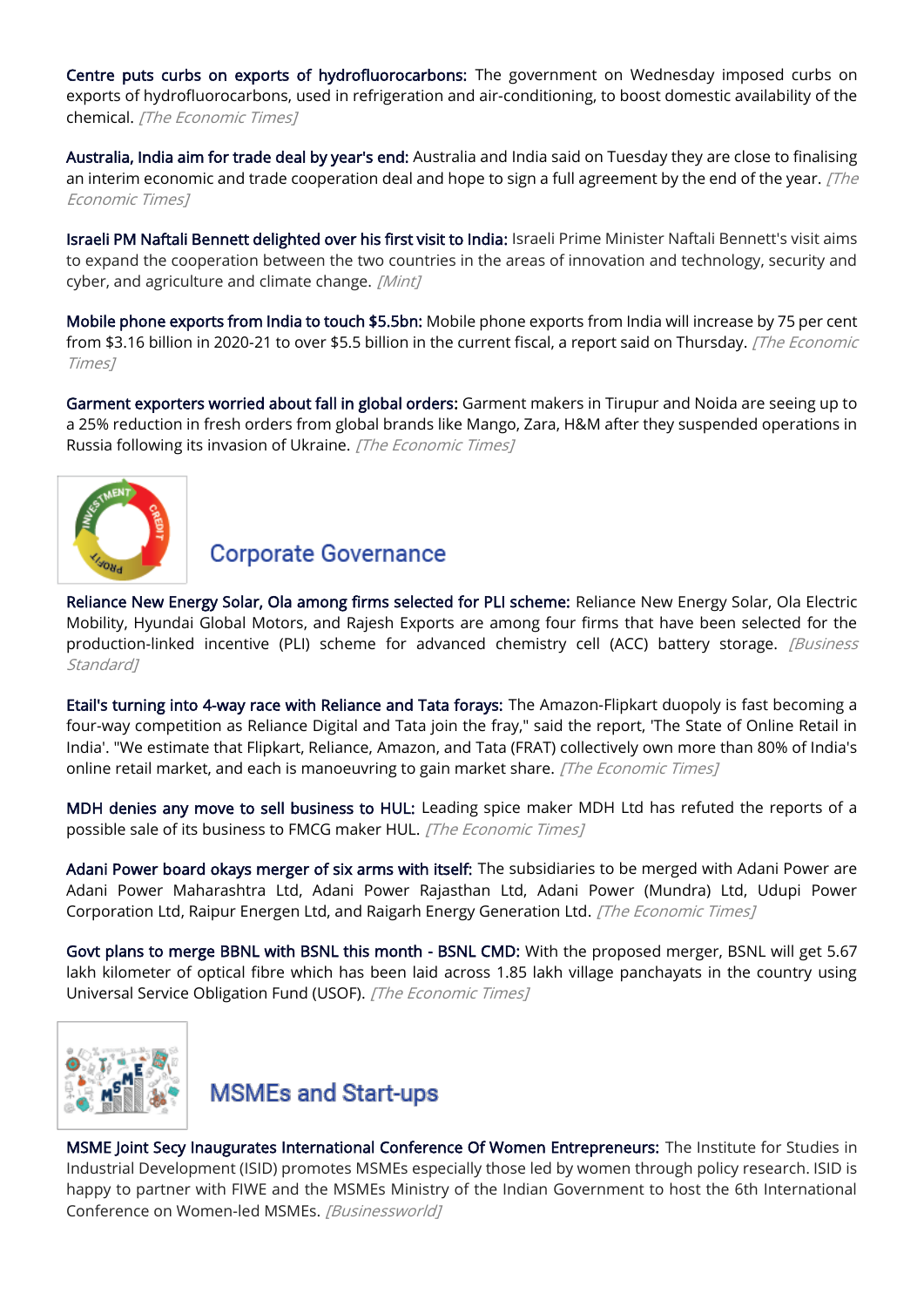[More than 95% MSMEs benefitted under ECLGS:](https://www.thestatesman.com/business/95-msmes-benefitted-eclgs-1503054036.html) The agency which operates the Emergency Credit Line Guarantee Scheme (ECLGS), a total of 117.87 lakh businesses have been supported with 100% guaranteed collateral-free loans under ECLGS of which about 95.21% were MSMEs, informed Union Minister of State for Finance Bhagwat Kisanrao Karad today. [The Statesman]

[Startups board express train chasing top talent in 2022:](https://economictimes.indiatimes.com/tech/ettech-briefs/startups-board-express-train-chasing-top-talent-in-2022/articleshow/90326244.cms) Thirteen startups joined the unicorn list during this period, and there are several more that are expected to soon make the cut with billion-dollar-plus valuations. [The Economic Times]

[OfBusiness financial services arm Oxyzo turns unicorn with maiden external funding:](https://economictimes.indiatimes.com/tech/startups/ofbusiness-lending-arm-oxyzo-turns-unicorn-with-maiden-external-funding/articleshow/90381668.cms) Oxyzo Financial Services, the lending arm of SoftBank-backed business-to-business (B2B) commerce startup OfBusiness, has raised its first external funding of \$200 million, in what is the largest series-A funding ever for an Indian startup. [The Economic Times]



## **Employment and Industrial Relations**

[Employment rose by 22% in 7 years since 2013-14 - Union Labour Minister:](https://www.business-standard.com/article/current-affairs/employment-rose-by-22-in-7-years-since-2013-14-union-labour-minister-122032401294_1.html) He told the House that as per PLFS, the rise in employment in IT, healthcare and eduction sectors reflects that employment opportunities were generated through various government programmes. [Business Standard]

[e-Shram - 270 million informal sector workers join portal:](https://www.financialexpress.com/economy/e-shram-270-million-informal-sector-workers-join-portal/2464896/) Having already got around 270 million unorganised sector workers on the e-Shram portal launched on August 26, the labour ministry hopes to bring all the estimated 380 million of them on board by March 2023. [Financial Express]

[EPFO adds 15.19 lakh net subscribers in January 2022:](https://www.livemint.com/news/india/epfo-adds-15-19-lakh-net-subscribers-in-january-2022-details-here-11647783356739.html) On state-wise comparison of payroll figures, Maharashtra, Haryana, Gujarat, Tamil Nadu, and Karnataka are in lead by adding approximately 9.33 lakh subscribers during the month, which is around 61% of total net payroll addition across all age groups. [Mint]



#### **Industrial Finance**

[Govt should extend period of loan repayment under ECLGS for MSMEs - Parl panel:](https://economictimes.indiatimes.com/small-biz/sme-sector/govt-should-extend-period-of-loan-repayment-under-eclgs-for-msmes-parl-panel/articleshow/90365921.cms) The committee, therefore, recommends that the repayment period should be extended up to 7-8 years with at least two years of moratorium on the principal amount. [The Economic Times]

[Banks share in industrial credit plunges to 34% in FY21, says report:](https://economictimes.indiatimes.com/industry/banking/finance/banks-share-in-industrial-credit-plunges-to-34-in-fy21-says-report/articleshow/90403037.cms) Domestic banks' share in the overall commercial credit has plunged to a low of 34 per cent in FY2021 from 56 per cent in FY2011 partly due to the pandemic and more because companies are moving away from banks for funds, says a report. [The Economic Times]

[Net-zero shift may have less impact on banking, says RBI study:](https://www.business-standard.com/article/finance/net-zero-shift-may-have-less-impact-on-banking-says-rbi-study-122031900042_1.html) The transition to the net-zero emission target will entail limited spill-over impact on Indian banking because three sectors with direct exposure to fossil fuels — electricity, auto, and chemical — form only 10 per cent of non-retail credit, according to a study by the Reserve Bank of India (RBI). [Business Standard]

[Banks recover Rs 61,000 crore via one-time settlement of loans:](https://economictimes.indiatimes.com/industry/banking/finance/banking/banks-recover-rs-61000-crore-via-one-time-settlement-of-loans/articleshow/90353553.cms) As many as 11 banks have recovered nearly Rs 61,000 crore by way of one-time settlement in nearly four financial years, the government informed Parliament on Monday. The figures are for the last three financial years and up to December 2021 of the current fiscal. [The Economic Times]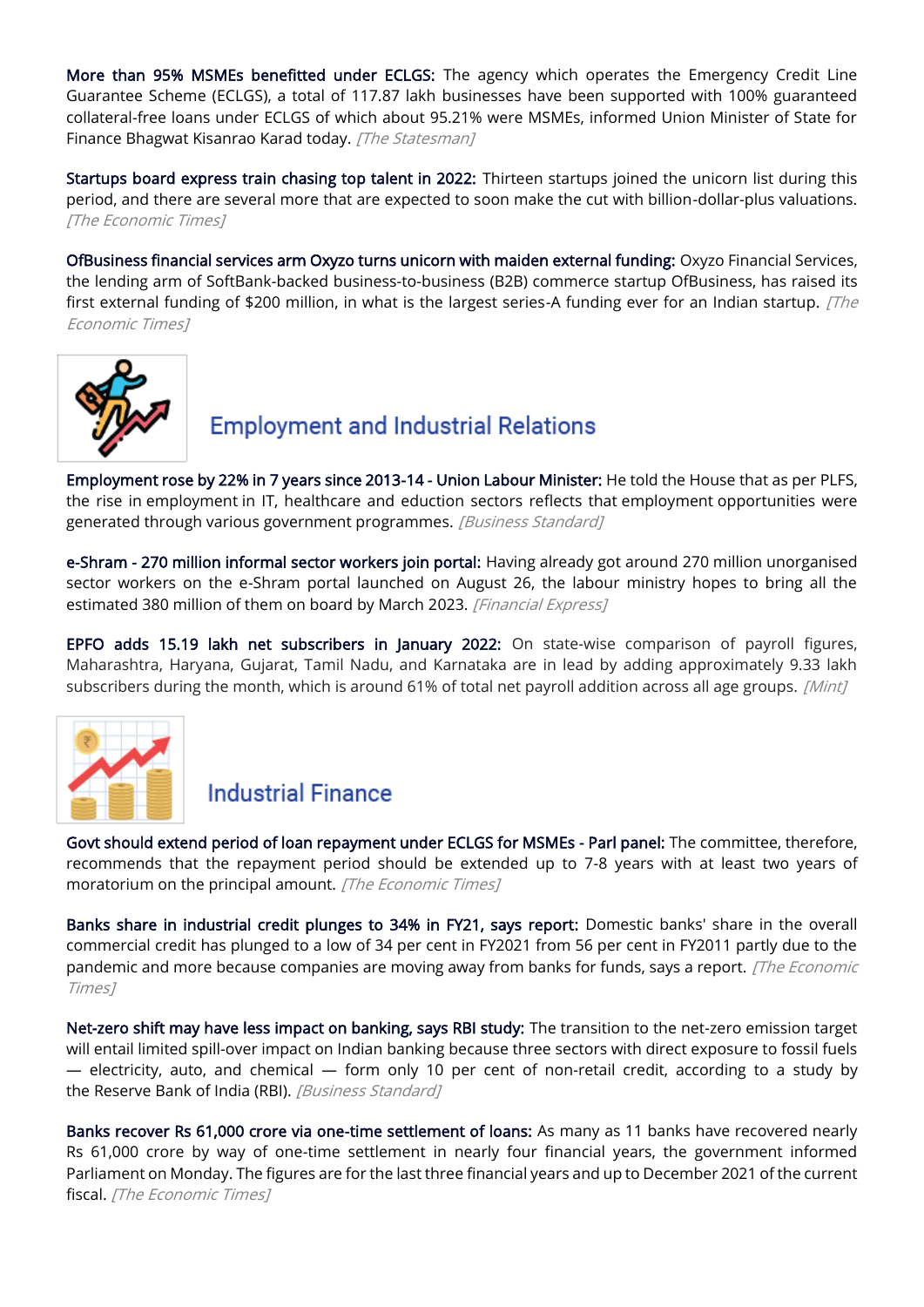[SBI lines-up 12 NPA accounts for sale to ARCs to recover dues of over Rs 820 cr:](https://economictimes.indiatimes.com/industry/banking/finance/banking/sbi-lines-up-12-npa-accounts-for-sale-to-arcs-to-recover-dues-of-over-rs-820-cr/articleshow/90333485.cms) NPA account Topworth Urja & Metals Ltd, with a loan outstanding of Rs 396.74 crore is to be sold in an e-auction to be held on March 29, 2022. [The Economic Times]

[Bank privatisation to be kickstarted soon:](https://economictimes.indiatimes.com/industry/banking/finance/banking/bank-privatisation-to-be-kickstarted-soon/articleshow/90301803.cms) The finance ministry is expected to soon seek cabinet approval for amendments to the Banking Regulation Act, 1949, and possibly other legislation as it kickstarts the process to privatise two state-run lenders. [The Economic Times]



## **Technology and Innovation**

[Nepal adopts India's UPI for digital transactions:](https://economictimes.indiatimes.com/news/india/nepal-adopts-indias-upi-for-digital-transactions/articleshow/90417277.cms) Nepal has adopted the unified payment interface developed by India for digital transactions, a government periodical said in its latest edition. Earlier this year, Bhutan also launched a BHIM-UPI based payment service for digital transactions, as per the article tweeted by PIB on Thursday. [The Economic Times]

[ONDC to help small retailers serve customers with modern ways of delivery - Piyush Goyal:](https://economictimes.indiatimes.com/industry/services/retail/ondc-to-help-small-retailers-serve-customers-with-modern-ways-of-delivery-piyush-goyal/articleshow/90318538.cms) The Open Network for Digital Commerce (ONDC) will ensure that small retailers get an equal opportunity to engage with big firms, protect their businesses and serve customers with modern ways of delivery system. [The Economic Times]

[As India leads digital payments, consumer experience, safety & innovation are key:](https://economictimes.indiatimes.com/news/economy/indicators/as-india-leads-digital-payments-consumer-experience-safety-innovation-are-key/articleshow/90352232.cms) Online transactions volumes from tier 2 and 3 cities on private payment gateway during 2021 show growth of 45.6% and 54.3% respectively, according to the Reserve Bank of India (RBI) latest bulletin released in February. [The Economic Times]



## Industrial Infrastructure, Clusters and SEZs

[Govt sets Rs 1-trillion infrastructure lending target for DFI:](https://www.business-standard.com/article/economy-policy/govt-sets-rs-1-trillion-infrastructure-lending-target-for-dfi-122032400061_1.html) The Centre has set a target of about Rs 1 trillion for government-backed National Bank for Financial Infrastructure and Development (NaBFID) for sanctioning loans to the infrastructure sector in the next financial year. [Business Standard]

[HDFC Ltd approves highest ever Rs 2 lakh crore home loans in FY22:](https://economictimes.indiatimes.com/industry/banking/finance/hdfc-ltd-approves-highest-ever-rs-2-lakh-crore-home-loans-in-fy22/articleshow/90391730.cms) Mortgage lender HDFC Ltd., is said to have approved retail home loans totalling more than Rs 2 lakh crore in the current fiscal year, its highest ever in a financial year. [The Economic Times]

[NBFCs seek extension of subsidy under PM Housing for two years:](https://economictimes.indiatimes.com/news/economy/policy/nbfcs-seek-extension-of-subsidy-under-pm-housing-for-two-years/articleshow/90383455.cms) Non-bank financing companies have approached the central housing ministry seeking clarity on its stance on continuing fresh disbursals under the PMAY Credit Linked Subsidy Scheme (CLSS) for the poor and the underprivileged. [The Economic Times]

Indospace to invest **₹**[600 crore in two logistics parks in Gujarat:](https://www.livemint.com/companies/news/indospace-to-invest-rs-600-crore-in-two-logistics-parks-in-gujarat-11647941474149.html) IndoSpace said its parks in Becharaji and Bavla are ideal for businesses across sectors that are looking to expand and strengthen their presence in the state. [Mint]

[Equinix to invest \\$9 million for data centre expansion in Chennai:](https://economictimes.indiatimes.com/tech/information-tech/equinix-to-invest-9-million-for-data-centre-expansion-in-chennai/articleshow/90372145.cms) Data centre infrastructure company Equinix said on Tuesday that it will invest over \$9 million to acquire around 5.5-acre land parcel in Chennai on a longterm leasehold basis as part of its expansion and growth strategy in India. [The Economic Times]